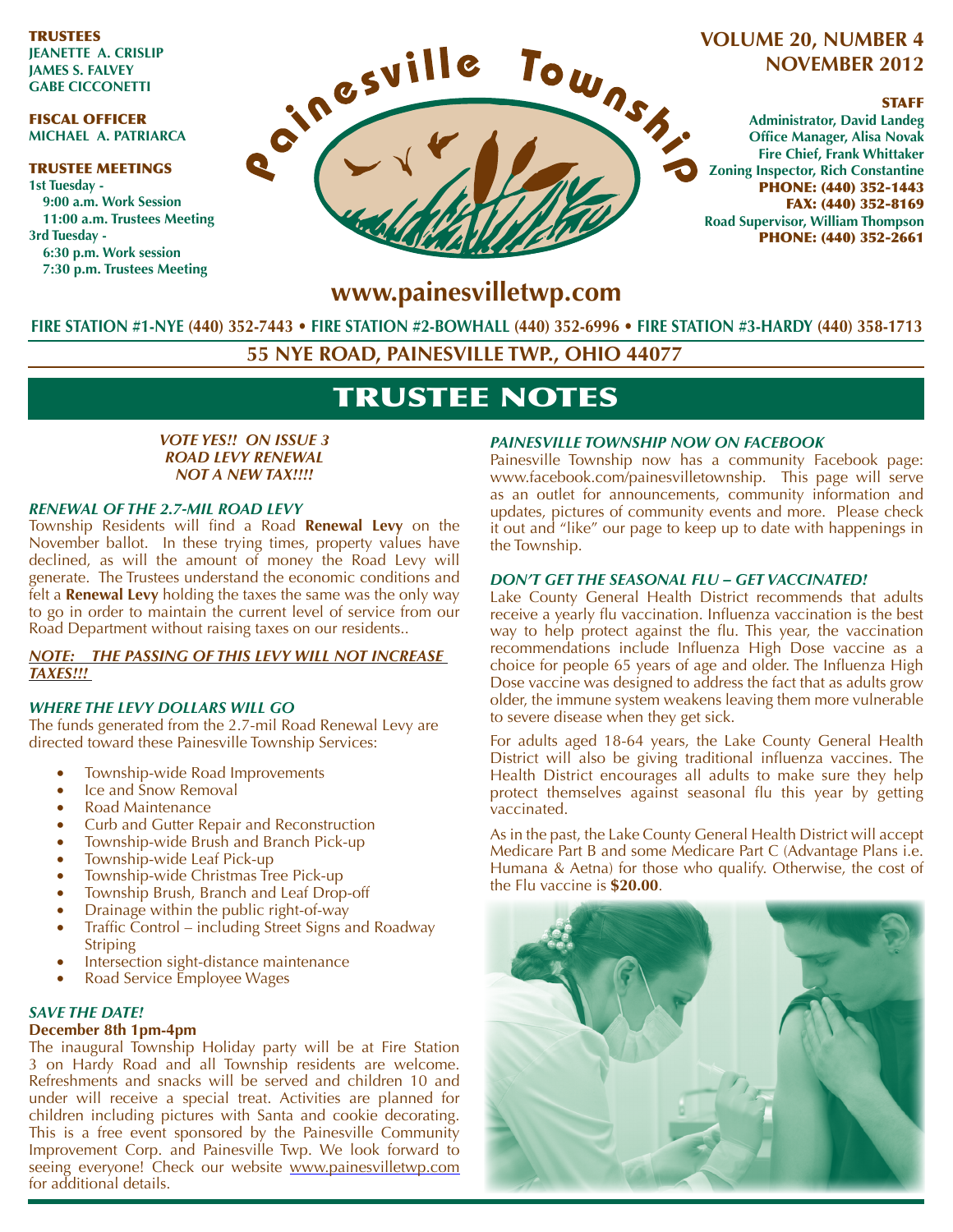# TRUSTEE NOTES

## ZONING DEPARTMENT

#### *cont'd...*

Adults 18 years of age and older should do the following:

1. Check the Flu schedule below to see the Flu Clinic site location near you.

2. Call and sign up for your Flu Shot at the Flu Clinic site you wish to attend.

| <b>DATE/TIME</b>                                   | <b>LOCATION</b>                                                                | <b>CALL TO REGISTER</b>    |          |
|----------------------------------------------------|--------------------------------------------------------------------------------|----------------------------|----------|
| September 25<br>Tuesday<br>$9:30$ am $-11:00$ am   | <b>EASTLAKE SENIOR CENTER</b><br>1580 E. 332 <sup>nd</sup> Street<br>Eastlake  | Eastlake Sr Ctr            | 975-4268 |
| September 27<br>Thursday<br>$9:30$ am - $10:30$ am | <b>MADISON SENIOR CENTER</b><br>2938 Hubbard Road<br>Madison                   | Madison Sr Ctr             | 428-6664 |
| October 1<br>Monday<br>$9:00$ am $- 10:30$ am      | <b>FAIRPORT SENIOR CENTER</b><br>1380 East Street<br><b>Fairport Harbor</b>    | <b>Fairport Sr Ctr</b>     | 354-3674 |
| October 3<br>Wednesdav<br>1:30 pm $-3:00$ pm       | KIRTLAND SENIOR CENTER<br>7900 Euclid-Chardon Road<br>Kirtland                 | Kirtland Sr Ctr            | 256-4711 |
| October 5<br>Friday<br>$9:30$ am $-10:30$ am       | CONCORD COMMUNITY CENTER<br>7671 Auburn Road<br>Concord                        | Concord Ctr                | 639-4650 |
| October 11<br>Thursday<br>1:30 pm $-3:00$ pm       | <b>MENTOR SENIOR CENTER</b><br>8484 Munson Road<br>Mentor                      | <b>Mentor Sr Ctr</b>       | 974-5725 |
| October 23<br>Tuesday<br>1:30 pm $- 2:30$ pm       | <b>WILLOWICK SENIOR CENTER</b><br>321 E. 314 <sup>th</sup> Street<br>Willowick | <b>Willowick Sr Ctr</b>    | 585-5112 |
| October 30<br>Tuesday<br>$9:30$ am $-10:30$ am     | PERRY SENIOR CENTER<br>2800 Perry Park Road<br>Perry                           | Perry Sr Ctr               | 259-3772 |
| November 6<br>Tuesday<br>$9:30$ am - 11:00 am      | <b>WICKLIFFE SENIOR CENTER</b><br>900 Worden Road<br><b>Wickliffe</b>          | Wickliffe Sr Ctr           | 373-5015 |
| November 7<br>Wednesday<br>1:00 pm $-$ 3:00 pm     | <b>WILLOUGHBY SENIOR CENTER</b><br>38032 Brown Ave<br>Willoughby               | Willoughby Sr Ctr 951-2832 |          |
| November 26<br>Monday<br>$3:30$ pm $-5:00$ pm      | <b>LAKE CO GEN HEALTH DISTRICT</b><br>33 Mill Street<br><b>Painesville</b>     | <b>LCGHD</b>               | 350-2554 |

# ZONING DEPARTMENT

### *2012 Zoning Permit Summary*

A total of 212 permit applications have been processed as of October 2<sup>nd</sup>. This is very slightly behind last year's pace. Here is a break-down by category:

| * New dwellings          | 23 | * Accessory Structures | 16            |
|--------------------------|----|------------------------|---------------|
| * Commercial             | 4  | * Accessory Use        |               |
| * Industrial             | 3  | * Transient Vendor     | 6             |
| * Zoning Use & Occupancy | 23 | * Site Plan Reviews    | 3             |
| * Alterations            | 2  | * Zoning Amendments    | 1             |
| * Fences                 | 26 | * Zonig Appeals        | 8             |
| * Signs                  | 37 | * Conditional Uses     | $\mathcal{P}$ |
| * Swimming Pools         | 9  | * Exemptions           |               |
| * Residential Additions  | 36 | * Right-of-way Access  | 5             |

A total of six (6) permit applications were denied for various reasons.

### *ROAD RIGHT-OF-WAYS*

A road right-of-way is simply the land that is marked out to serve the public as a roadway. Roads in Painesville Township are marked out with right-of-ways which are 60 (sixty) feet wide. The typical Township road might be thought of as a strip of pavement which is 20 (twenty) feet wide, with a strip of bare land measuring 20 (twenty) feet wide on each side of the pavement. The land on each side of the pavement is reserved for public use, utility services, sidewalks, bike paths, uses during pavement repair or replacement, and eventual widening of the pavement. Some of us actually own by deed some of the land which is within the road right-of-way. It is ours to own but the control of how that land is used and what may be placed on it is subject to the governmental jurisdiction which designated the roadway. If you are planning on using the land in your front yard close to the paved portion of the road for anything other than lawn maintenance, call to find out who controls the road right-of-way on your street and how wide the right-of-way is.

### *BY THE WAY*

Our Zoning Commission meets regularly on the second Monday of each month at 6:30 PM at Township Hall. If you have any curiosity about our Zoning Resolution or have suggestions for improving and revising ours, please know that you are welcome to attend a meeting.

Our Board of Zoning Appeals is tentatively scheduled to meet on the second Tuesday of each month at 6:30 PM at Township Hall. The BZA conducts hearings to decide upon requests for variances from the zoning code and also conditional uses. Typically, the BZA does not meet if there is no hearing or "case" on their docket. Keep your eye on the **Upcoming Events** list on our website homepage if you are interested in attending a hearing.

# ROAD SERVICE DEPARTMENT

The Road Service Department hosted a Snow and Ice Training program in October. Employees from surrounding Service Departments joined Painesville Township employees for this day of training and review in preparation for the upcoming winter season.

Painesville Township will be pre-treating various roads **this winter with a mixture of salt brine and beet juice.** Pretreatment of roads can be done hours ahead of any snow event and the mixture will dry on the pavement until activated by the moisture from the snow. This will help prevent ice and snow from bonding to the pavement, making snow removal easier and reducing the amount of salt needed on treated areas.

### *SNOW NEWS*

As always, there is **NO PARKING** on any of the Township roads when snow reaches two inches or more. Your attention to this request is for your safety and your efforts are greatly appreciated!

Also as the winter approaches, please remember to remove any obstacles from the road right-of-way. Obstacles, such as cars, boats, portable basketball equipment, etc., present hazards for the snowplow operators. Also, please inspect and make any repairs to your mailbox and post before snowplowing begins.

Please Remember – Do not plow, shovel or blow snow into or across the roadways. This can be a hazard to motorists, and can also create hazards for the snowplow operators. Please inform your private snowplow contractor of this "good-neighbor" practice.

### *Frequently Asked Questions regarding snowplow operations*

### *I've sometimes seen snowplows driving along during a storm with their plows in a raised position. Why are they not plowing?*

There are a couple of reasons plows aren't always pushing snow. They may be out of material and are heading back to the garage to refill. Another possibility is that the driver does not have responsibility for the road he is currently on. Some roads in Painesville Township are the responsibility of ODOT or the Lake County Engineer's Department.

### *continued on back page....*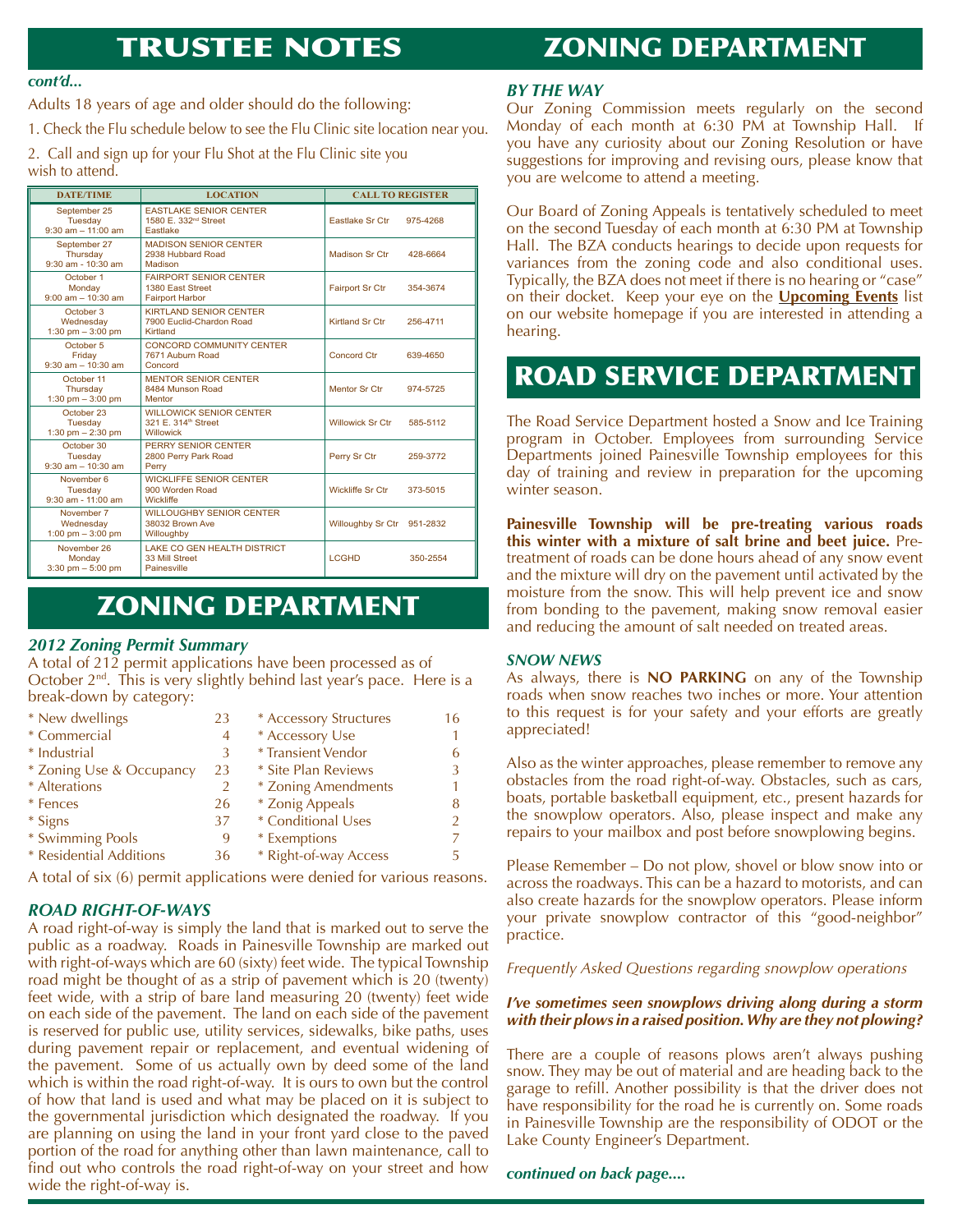## FIRE DEPARTMENT



### *NEVER FORGET, OUR 9-11-2001 REMEMBRANCE WREATH.*

#### *A WORKING SMOKE DETECTOR SAVES LIVES*

Early warning to a fire is occurring in your home will give you and your family the  $time$  to get out. A fire will increase in size by a factor of 4 for every unit of time, example: a fire in a living room

will quadruple in size every minute that that fire is left to burn, so in 2 minutes the fire will be 16 times as big as it was 2 minutes ago. A fact fire survivors most often report, the fire spread and intensified so quickly. Fall is the time we change back the clocks, it's also the time to change the batteries in your smoke detector. Any resident needing assistance in changing batteries or installing a new smoke detector please call town hall 352-1443 and request the assistance. We have a limited number of free smoke detector available for our residents upon request.

### *FALL HYDRANTS*

The fall hydrant check is done to ensure there is no water left in the barrel of the hydrant that could freeze during the cold weather and put the hydrant out of service. We oil and grease the hydrants to assure ease of use when needed. Occasionally we will perform a flow test if needed, a new hydrant install or at the request of a facility or insurance company.

### *ISO AND FIRE INSURANCE RATES*

ISO collects information on municipal fire-protection efforts in communities throughout the United States. In each of those communities, ISO analyzes the relevant data using our Fire Suppression Rating Schedule (FSRS). ISO then assigns a Public Protection Classification from 1 to 10. Class 1 generally represents superior property fire protection, and Class 10 indicates that the area's fire-suppression program doesn't meet ISO's minimum criteria.

ISO helps the communities evaluate their public fire-protection services. The program provides an objective, countrywide standard that helps fire departments in planning and budgeting for facilities, equipment, training, and by **securing lower fire insurance premiums** for communities with better public protection, the PPC program provides incentives and rewards for communities that choose to improve their firefighting services.

Currently Painesville Township has a dual rating of 5/9, since that rating was established we have made significant improvements to our fire service capabilities. We are currently collecting the data needed by the ISO evaluator who then will visit of community and verify the information that we provided.

To determine a community's Public Protection Classification (PPC<sup>TM</sup>), ISO conducts a field survey. Expert ISO staff visit the community to observe and evaluate features of the fire-protection systems.

*Fire Suppression Rating Schedule (FSRS), ISO objectively evaluates three major areas:* 

### **Fire Alarm and Communications Systems**

A review of the fire alarm system accounts for 10% of the total classification. The review focuses on the community's facilities and support for handling and dispatching fire alarms.

### • **Fire Department**

A review of the fire department accounts for 50% of the total classification. ISO focuses on a fire department's firstalarm response and initial attack to minimize potential loss. Here, ISO reviews such items as engine companies, ladder or service companies, distribution of fire stations and fire companies, equipment carried on apparatus, pumping capacity, reserve apparatus, department personnel, and training.

### **Water Supply**

A review of the water-supply system accounts for 40% of the total classification. ISO reviews the water supply a community uses to determine the adequacy for firesuppression purposes. We also consider hydrant size, type, and installation, as well as the inspection frequency and condition of fire hydrants.

Upon completion, the community will receive a notification letter identifying the new PPC. ISO also provides a hydrantflow summary sheet, along with the classification details and improvement statements. The classification details summarize each subcategory and indicate the total points the community earned. The improvement statements indicate the performance needed to receive full credit for the specific item in the Schedule, as well as the quantity actually provided.

The bottom line to our resident - lower fire insurance premium, in some case's significant savings.

### *SPECIAL THANKS TO DYSON CORPORATION*

The Dyson Corporation, located on Freedom Rd, made available two houses they owned on Newell St for fire department use and or training. Dyson offered us the structures to perform live fire training while burning the buildings down. Unfortunately, we were unable to use the structures for live burns but the buildings were used by numerous agencies to practice skills. The Lake County Sherriff's Department SWAT team and the Lake County West SWAT team made use of the building to perform dynamic entries and tactical searches.

We then used the structures to train our personal in the use of escape ropes and practice bail out drills. A bail out is done when a firefighter is trapped by fire in a structure and needs to get out as quickly as they can. Each firefighter carries a bail-out kit, so if they would get trapped on an upper story they can lower them self's out of the structure to safety.

The Fairport and Grand River fire departments also took the opportunity to train with us. We have and still are conducting several other training evolutions at the site.

**We again wish to thank the Dyson Corporation for giving us**  this opportunity, despite being unable to help them out on the disposal of the buildings.